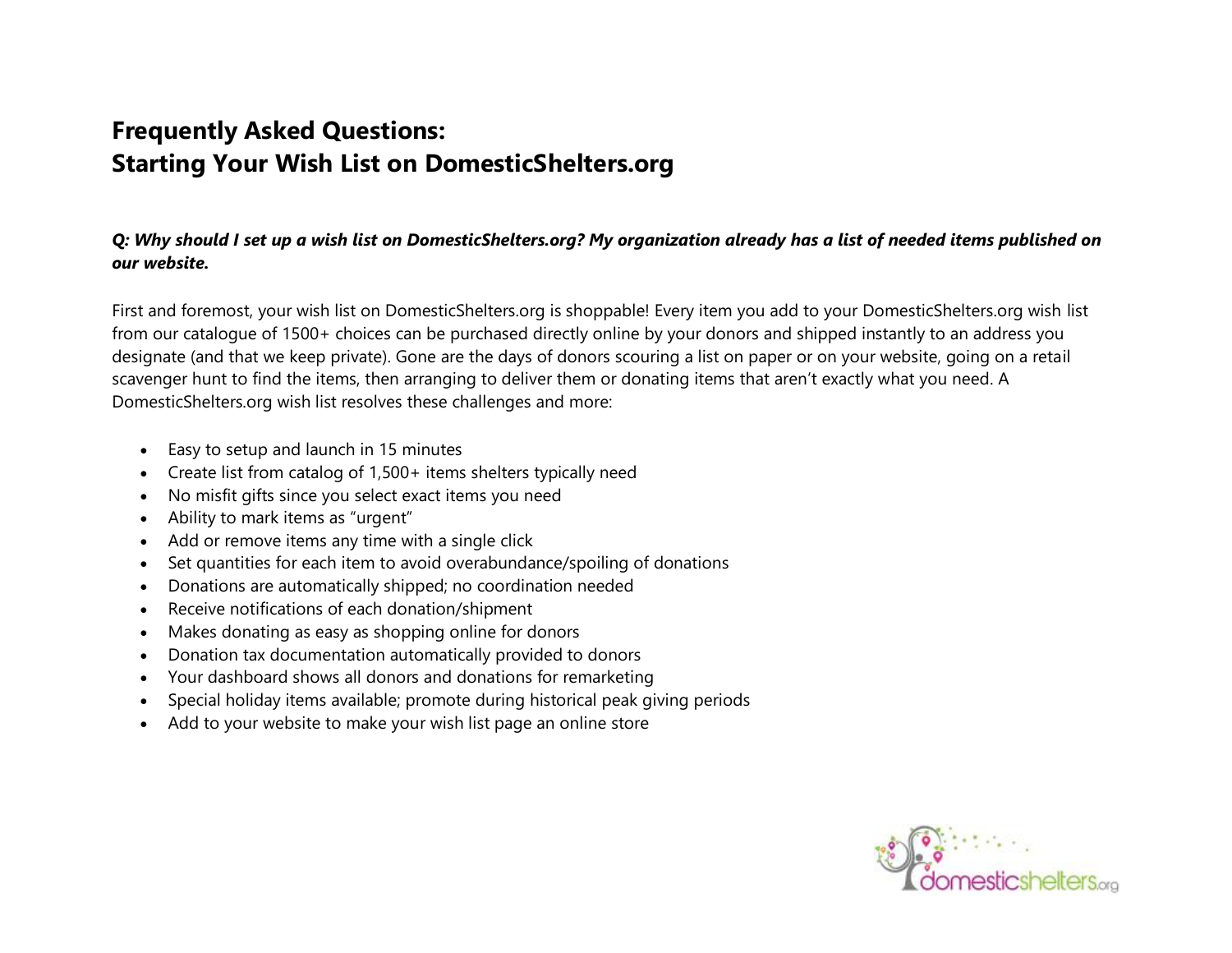## *Q: Okay, I'm interested. How do I get started?*

Setting up a DomesticShelters.org wish list is very easy. The first step is determining whether your organization already has an account on DomesticShelters.org. The easiest way to find out is to email our Project Champion at [brittni@domesticshelters.org.](mailto:brittni@domesticshelters.org) Once you have your login credentials, you can follow this handy step-by-step quide to create and publish your new wish list.

#### *Q: How do I get people to donate items on my wish list?*

A: The best way to ensure you receive donations is to make sure people know about your wish list! The shelters that see the biggest benefits are those who have created simple campaigns around their wish lists like some offered in this [How to Supercharge Your](https://www.domesticshelters.org/supercharge-your-wishlist.pdf)  [Wish List](https://www.domesticshelters.org/supercharge-your-wishlist.pdf) toolkit. We also provide holiday and special occasion toolkits throughout the year, so you can capitalize on periods when donating tends to peak. Additionally, we're always happy to help you brainstorm and offer suggestions about how to increase your donations.

#### *Q: Will I be able to thank my donors?*

A: When you are logged into your account you'll see a "View all donations" button on your wish list dashboard. Here, you'll be able to see a plethora of information about the donations you've received including: the date of a given donation, the items donated, the dollar amount of the donation, the name of the donor, and their contact information (if they so choose to make this known) and any message they have written to you along with their donation.

### *Q: Do I need to send my donors proof of their donation for tax purposes?*

A: Nope! We've got you covered and save you administrative burdens. After a donor purchases items for your organization, they receive an automated email from our system that serves as an acknowledgement of their donation for tax purposes.